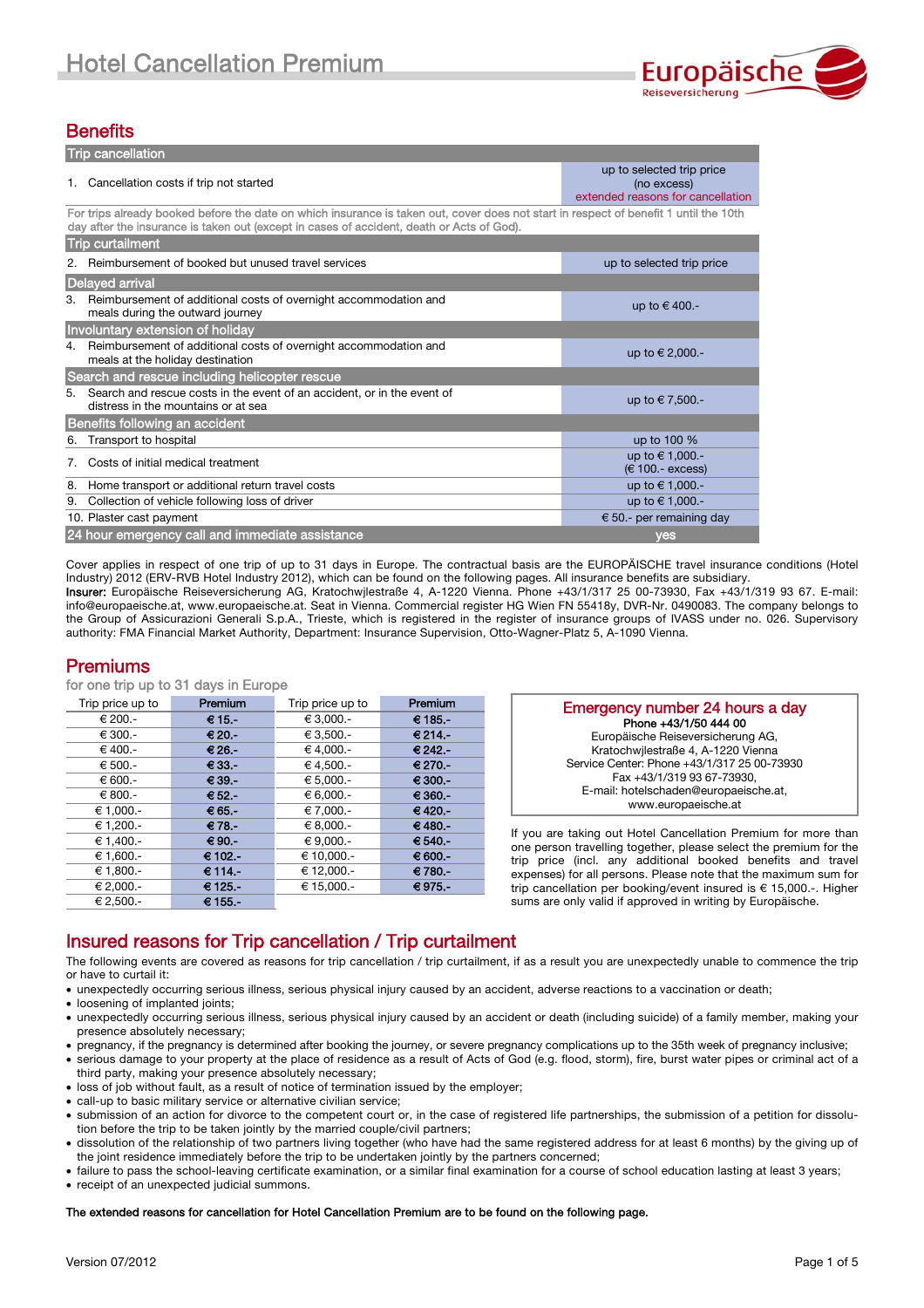# Hotel Cancellation Premium: extended reasons for cancellation

For Hotel Cancellation Premium the following trip cancellation and interruption reasons are covered additionally:

- fracture of prostheses;
- organ transplant as donor or recipient;
- unexpectedly occurring serious illness, serious physical injury caused by an accident or death of the person who has been entrusted with the care of family members who are of minority age or in need of care, making your presence at the place of residence absolutely necessary;
- unexpectedly occurring serious illness, serious physical injury caused by an accident or death of the employee or colleague in the same company who is deputising for you for the duration of the trip, making your presence at the place of residence absolutely necessary;
- resignation of the employee or colleague in the same company who is deputising for you, making your presence at the place of residence absolutely necessary;
- dissolution of life partnership (existing for at least six months, not necessarily living at the same address) immediately before the insured joint trip of the partners affected (an affidavit must be provided by the affected partners);
- abduction or disappearance of a family member:
- criminal act involving threat or use of force against the insured person;
- significant financial damage (valued at over € 5,000.-) as a result of a crime against property (theft, damage to property etc.) or accident within one month prior to the start of the trip;
- theft of travel tickets, passport or driver's licence, if these are needed for the trip;
- damage to or theft of the private car of the insured, with which the trip should be performed, before or during the direct arrival;
- traffic accident involving the private vehicle of the insured on the direct way to the railway station/airport/port;
- unexpectedly occurring serious illness, serious physical injury caused by an accident or death of a dog, cat or horse (pets) whose permanent owner is the insured person, making your presence absolutely necessary for the care;
- neighbourly assistance by the insured in the event of a disaster;
- disaster aid as a member of the fire service or rescue service;
- calling to a military exercise of the Federal Army;
- unforeseen taking up of a new employment relationship if the insured trip takes part in the first six months of the new professional activity;
- failure to pass an examination at a school/university, if the repeat exam is unexpectedly held in the trip period;
- non advancement of a pupil to the next school grade in case of class trips;
- failure in a final examination class of an educational course of at least 3 years' duration immediately before the insured trip;
- cancellation of a wedding which was the reason for the trip (a maximum of € 40,000.- is reimbursed for each cancelled wedding).

Family members shall be the spouse (or registered life partner or live-in partner in a joint household), the children (stepchildren, children-in-law, grand-children, foster children), the parents (step parents, parents-in-law, grandparents, foster parents), the siblings and brothers-in-law and sisters-in-law of the insured person; in the case of registered life partner or live-in partner in a joint household also their children, parents and siblings.

# Restrictions on cover provided

## Trip cancellation / Trip curtailment

- No cover is provided, for example, if the reason for trip cancellation or trip curtailment
- already existed or was foreseeable;
- is connected with an existing illness of the insured person or a person who represents a cancellation risk (e.g. family member), which has been treated
- on an outpatient basis in the last 6 months or
- on an inpatient basis in the last 9 months

before the policy is taken out (in the case of trip cancellation) or before the start of the trip (in the case of trip curtailment) (except for check up examinations).

# What has to be done if an insured event occurs?

Please notify insured events as quickly as possible by

- Fax: +43/1/319 93 67-73930
- · Post: Europäische Reiseversicherung AG Service Center Kratochwjlestraße 4
	- A-1220 Wien
- E-mail: hotelschaden@europaeische.at
- Online Claim Report at
- www.europaeische.at/en/claim

In case of search and rescue, please telephone our 24 hour emergency number immediately:

### +43/1/50 444 00

If you have any queries please call our Service Center: Monday to Friday 08:00 to 18:00 Phone +43/1/317 25 00-73930

Claim forms can be requested by telephone, fax, post or e-mail, or can be downloaded from our website.

Trip cancellation: If you are unable to commence your trip, please cancel immediately at the place where you made your booking (e.g. hotel, guest house) and at the same time inform the Europäische Service Center (by fax, letter, e-mail or Online Claim Report).

Please give the following information: your first name and surname, your address, your intended date of travel, the date of cancellation and the reason for cancelling, your booking confirmation and your proof of insurance.

In the event of sickness/accident please have a detailed medical certificate or accident report made out, using the claim form. Enclose the sickness notification sent to your social insurance company.

Trip curtailment: In the event of ness/accident please have a detailed medical certificate/accident report including diagnosis made out at the holiday destination.

Delayed arrival and Involuntary extension of holiday: Have the cause of the delay confirmed (e.g. medical certificate, official confirmation of road block or accident or breakdown etc.). Keep the invoices for the costs that have arisen (e.g. overnight accommodation).

Search and rescue: Please contact us immediately on the emergency call number.

Benefits following an accident: Please keep the invoices (transport costs, costs of collecting your car, costs of initial care including treatment documents etc.) and submit these to us after your return together with the booking confirmation and the proof of insurance.

#### Europäische Reiseversicherung AG Kratochwjlestraße 4, A-1220 Wien

Mag. Wolfgang Lackner Mag. (FH) Andreas Sturmlechner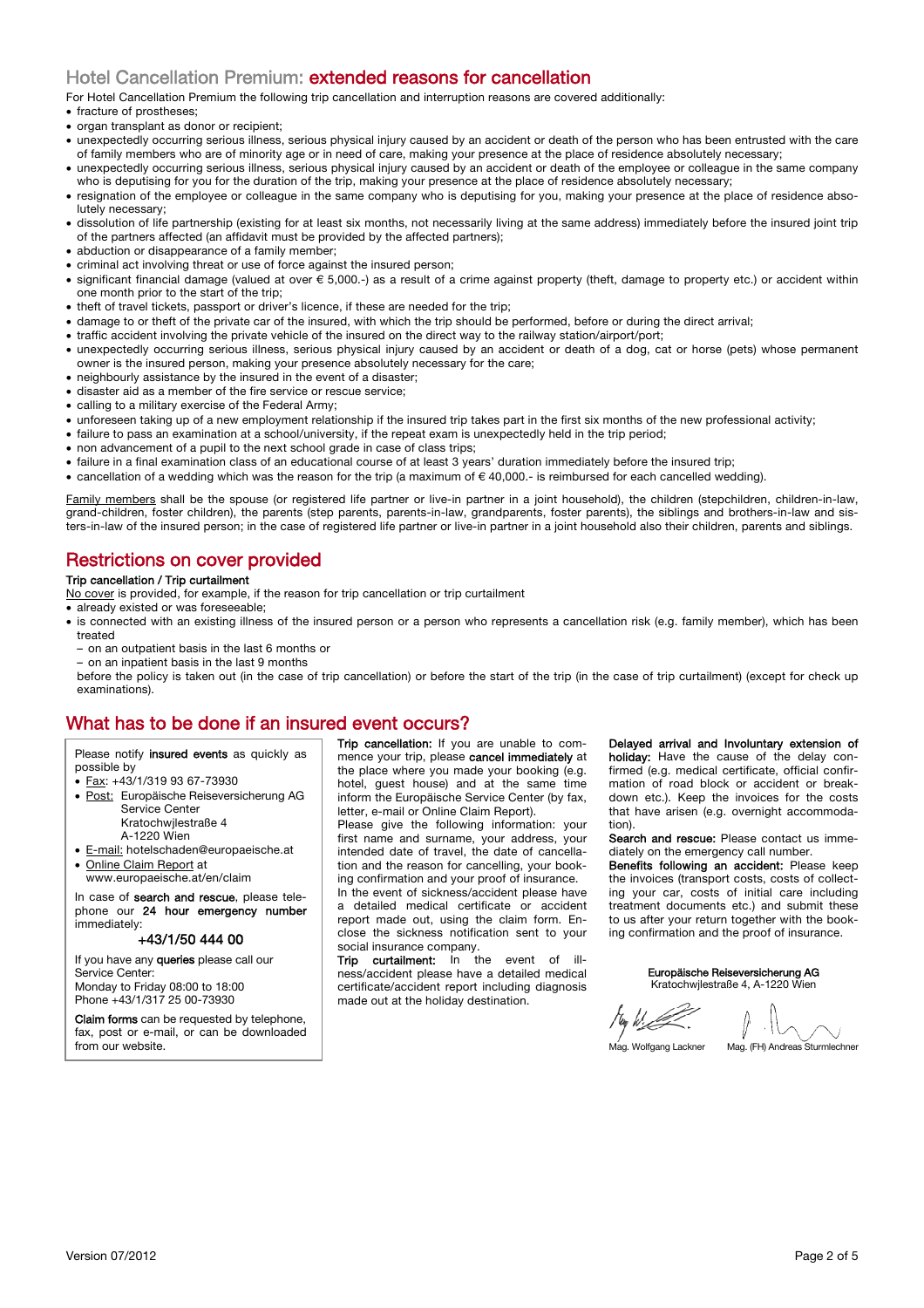Please note: The official text is the German version of the EUROPÄISCHE travel insurance conditions (Hotel Industry) 2012 (ERV-RVB Hotel Industry 2012) the "EUROPÄISCHE Reiseversicherungsbedingungen Hotellerie 2012 (ERV-RVB Hotellerie 2012)". Any discrepancies or differences created in the translation are not binding and have no legal effect for compliance or enforcement purposes.

# EUROPÄISCHE travel insurance conditions (Hotel Industry) 2012 (ERV-RVB Hotel Industry 2012)

Please note, that only those parts shall apply which correspond to the scope of benefits of your insurance package.

### I. General section

## Article 1

# Who is insured?

Insured persons are the persons specifically named in the proof of insurance.

#### Article 2 Where does the insurance cover apply?

The insurance cover shall apply in Europe in the geographical sense, the Mediterranean states and islands, Jordan, Madeira and the Canary Islands.

#### Article 3 When does the insurance cover apply?

- 1. The insurance cover shall apply to one journey up to the selected duration of insurance. The following provisions relating to the journey are to be applied accordingly to accommodation agreements also.
- The insurance cover begins with the leaving of the town of residence or of second residence or of the place of work, and ends with the return to such place or the prior expiry of the insurance. Journeys between the aforementioned places are not covered by the insurance.

The insurance cover for trip cancellation benefits shall commence upon conclusion of the insurance (in the case of conclusion by means of bank payment form, on the day after payment has been made, at 0.00 hrs.) and shall end upon the start of the trip.

#### Article 4

## When does the insurance have to be taken out?

- 1. Insurance must be taken out before the start of the journey.
- 2. The insurance must be taken out at the same time as the journey is booked.

If the insurance is taken out on the basis of an insurance offer which has been sent with the booking confirmation, insurance taken out not later than five days after the journey is booked is deemed to have been taken out at the same time as the journey is booked.

If the insurance is not taken out at the same time as the journey is booked, cover for trip cancellation benefits does not start until the 10th day following conclusion of insurance (except in cases of accident, death or act of God as described in Art. 14).

3. It is not possible to prolong the insurance protection after the start of the journey.

#### Article 5

## When does the premium have to be paid?

The premium shall be paid upon conclusion of the insurance agreement.

### Article 6

## What is not insured (exclusions)?

No cover is provided in respect of events which

- 1. are caused deliberately or with gross negligence by the insured person. Deliberateness is also equivalent to an act or omission which must be expected to cause the damage with probability, the risk of which is however accepted;
- 2. occur in the context of participation in navy, military or air force services or operations;
- 3. are connected with war, civil war, war-like conditions and internal unrest and which occur on journeys which have been undertaken in spite of travel warnings issued by the Austrian Foreign Ministry. If the insured person is unexpectedly overtaken by any of these events during the insured trip, cover applies until immediate departure, and as a maximum until the 14th day after the start of the event in question. In any event no cover applies in respect of active participation in war, civil war, war-like conditions and internal unrest;
- 4. occur as a result of violence on the occasion of public gatherings or demonstrations if the insured person actively takes part therein;
- 5. are caused by strike;<br>6. are caused by the su
- 6. are caused by the suicide or attempted suicide of the insured person;<br>7. occur in the context of participation in expeditions or at altitudes occur in the context of participation in expeditions, or at altitudes of over 5,000 m above sea level;
- 8. are caused as a result of official orders;
- 9. occur when the insured person is exposed to an increased risk of accident as a result of physical work, working with machinery, handling substances which are corrosive, poisonous, highly flammable or explosive (not applicable in respect of trip cancellation). Normal activities in the context of a period of residence as an au pair and in the hospitality and hotel industry are insured in all cases;
- 10. are caused by the influence of ionising radiation within the meaning of the Radiation Protection Act as amended, or by nuclear energy;
- 11. are suffered by the insured person as a result of a significant impairment of his psychological and physical state of health due to alcohol, addictive drugs or medicaments;
- 12. result from the use of paragliders and hang-gliders (not applicable in respect of trip cancellation);
- 13. arise in the context of participation in motor sports competitions (including points events and rallies), the training trips associated therewith, motorised journeys on racing tracks and motor sports events (not applicable in respect of trip cancellation);
- 14. arise in the context of undertaking professional sports including training (this does not apply in respect of trip cancellation);
- 15. occur in the course of participation in provincial, federal or international sports competitions and in official training for such events (not applicable in respect of trip cancellation);
- 16. arise in the context of diving, if the insured person does not have any internationally valid authorisation for the depth in question except in the context of participation in a diving course with authorised diving instructors. In any event no cover is provided in the context of dives to a depth of more than 40 m (not applicable in respect of trip cancellation);
- 17. occur in consequence of the exercise of an extreme sport or in connection with a particularly hazardous activity, if the activity in question is associated with a hazard which far exceeds the normal risk associated with a journey (not applicable in respect of trip cancellation).

Alongside these general exclusions from insurance protection, specific exclusions are regulated in Articles 15 and 22.

#### Article 7

## What do the sums insured mean?

- The insured amount in each case constitutes the maximum payment by the insurer for all insured events before and during the insured trip.
- 2. In the event of the conclusion of two or more insurances whose respective insurance periods overlap each other, the insured sum is not multiplied.

#### Article 8

#### What obligations have to be observed to maintain the insurance cover (duties)?

The insured person must fulfil the following obligations, otherwise no payment will be made:

- 1. as far as possible avoid events insured against, keep any losses to a minimum, avoid unnecessary costs and follow any instructions given by the insurer;
- 2. immediately inform the insurer about the event insured against;<br>3. provide the insurer with full written information about the
- provide the insurer with full written information about the damaging event and the amount of the loss;
- 4. truthfully issue all expedient information to the insurer, and permit any reasonable investigation into the cause and the amount of the obligation to pay, in particular empower and authorise the authorities, doctors, hospitals, social and private insurers concerned with the event insured against to issue information;
- 5. in the event that damage has been caused by criminal acts, immediately notify the competent local security service, precisely describing the circumstances and stating the extent of the damage, and have a certificate of the notification made out;
- hand over to the insurer, in the original, any evidence documenting the cause and amount of the obligation to pay, such as police reports, confirmations by airlines, doctors' and hospital certificates and invoices, proofs of purchase etc.

In addition to these general obligations, special obligations are set out in Art. 16.

In the event of the intentional violation of any obligation, the insurer is released from payment; in the event of grossly negligent violation, the insurer is released from payment only insofar as the violation has influenced the ascertainment of the event insured against or of the amount of the benefit, or has influenced the actual amount of the benefit.

#### Article 9

## How do declarations have to be made?

Unless otherwise agreed, the written form is necessary for notifications and declarations of the insured to the insurer.

#### Article 10

#### What applies in the event of entitlements from other insurance policies (subsidiarity)?

All insurance benefits are subsidiary. They shall only be provided if compensation cannot be obtained from other private or social insurances.

#### Article 11 When is the compensation due?

- 1. Once the insurer's obligation to pay has been determined in terms of reason and amount, the compensation payment shall be due two weeks thereafter.
- 2. If official investigations or proceedings have been initiated in connection with the insured event, the insurer shall be entitled to raise a defence that the debt is not yet due until conclusion of such.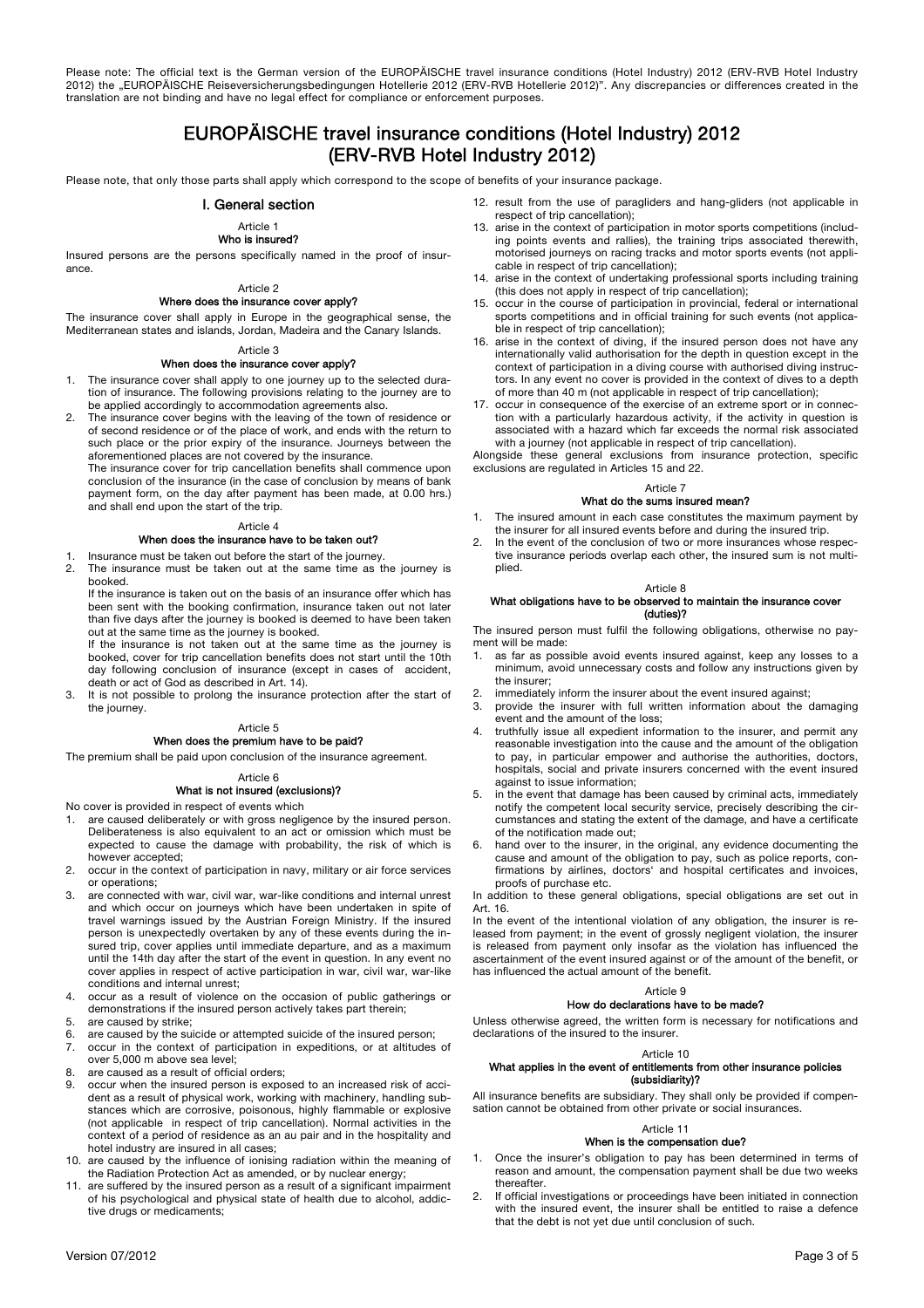#### Article 12

#### When can insurance claims be assigned or pledged?

Insurance claims can only be assigned or pledged if they have been finally determined in terms of reason and amount.

#### Article 13 What law is applicable?

Austrian law applies insofar as is legally permissible.

## II. Special section

#### A: Trip cancellation and trip interruption

#### Article 14 What is insured?

- 1. The subject matter of the insurance is the journey booked at the time of the conclusion of the insurance (e.g. hotel or rental arrangement). Additionally booked benefits and travel expenses can be insured.
- 2. An insured event shall be if the insured person cannot commence or has to break off the trip for one of the following reasons
	- 2.1. unexpectedly occurring serious illness, serious physical injury caused by an accident, adverse reactions to a vaccination or death of the insured person, if that necessarily results in incapacity to take the booked trip (in the context of psychological complaints, only if hospital treatment is provided on an inpatient basis or treatment is provided by a psychiatric specialist);
	- 2.2. loosening of implanted joints in the insured person, if this necessarily results in incapacity to take the booked trip;
	- 2.3. pregnancy of the insured person, if the pregnancy is only determined after booking the journey. If the pregnancy has already been determined before the booking was made, the cancellation costs shall only be covered if severe pregnancy complications up to the 35th week of pregnancy inclusive (medical certificate necessary) occur;
	- 2.4. unexpected serious illness, serious physical injury caused by an accident or death (including suicide) of a family member or another person in a close personal relationship with the insured person (this person must be specifically named to the insurer in writing when the policy is taken out; per booking only one closely related person may be named), making the presence of the insured person absolutely necessary;
	- 2.5. serious damage to the property of the insured person at his place of residence as a result of acts of God (flood, storm etc.), fire, burst water pipes or the criminal act of a third party, making his presence absolutely necessary;
	- 2.6. loss of job without fault, as a result of notice of termination issued by the employer to the insured person;
	- 2.7. call-up of the insured person to basic military service or alternative civilian service, provided that the competent authority does not recognise the booked journey as a reason for postponing the call-up;
	- 2.8. submission of an action for divorce (the corresponding application for separation by mutual agreement) to the competent court immediately before the insured trip to be undertaken jointly by the spouses concerned;
	- 2.9. in the case of registered life partnerships, the submission of a petition for dissolution (in the case of amicable separation, the corresponding application) immediately before the insured trip to be taken jointly by the partners concerned;
	- 2.10. dissolution of the relationship of two partners living together (who have had the same registered address for at least six months) by the giving up of the joint residence immediately before the insured trip to be undertaken jointly by the partners concerned;
	- 2.11. failure to pass the school-leaving certificate examination, or a similar final examination for a course of school education lasting at least three years, by the insured person immediately before the date of an insured trip booked before the examination;
	- 2.12. receipt of an unexpected judicial summons of the insured person, provided that the competent court does not accept the journey booking as a reason for postponing the summons.

#### Only in respect of "Hotelstorno Premium" insurance package, the following trip cancellation and trip interruption reasons (Sec. 2.13. to Sec. 2.32.) are covered:

- 2.13. fracture of prostheses of the insured person, if this necessarily results in incapacity to undertake the booked trip;
- 2.14. organ transplant of the insured person as donor or recipient;
- 2.15. unexpected serious illness, serious physical injury caused by an accident or death of
	- an additional person in a close personal relationship (this person must be specifically named to the insurer in writing when the policy is taken out; consequently, a total of two closely related persons may be named per booking),
	- the person who has been entrusted, in place of the insured person and for the duration of the trip, with the care of family members who are of minority age or in need of care, and who are not co-travellers, if as a result the provision of such care is not possible,
	- the employee or colleague in the same company who is deputising for the insured for the duration of the trip,
	- making the presence of the insured person at the place of residence absolutely necessary;
- 2.16. resignation of the employee or colleague in the same company who is deputising for the insured person for the duration of the trip, as a result of which the presence of the insured person at the home town or city is urgently necessary;
- 2.17. dissolution of life partnership (existing for at least six months, not necessarily living at the same address) immediately before the insured joint trip of the partners affected (an affidavit must be provided by the affected partners);
- 2.18. abduction or disappearance of a family member (police notification necessary);
- 2.19. criminal act involving threat or use of force against the insured person;
- 2.20. significant financial damage (valued at over  $\epsilon$  5,000) to the property of the insured person as a result of a crime against property (theft, damage to property etc.) or accident within one month prior to the start of the trip;
- 2.21. theft of travel tickets, passport (still valid for the booked trip) or driver's licence (for self-drive trips), if these are needed for the trip and replacements cannot be procured in time;
- 2.22. damage caused by third parties or by an accident (not breakdown) or theft of the private vehicle of the insured person, with which the trip should be performed, before or during the direct arrival, if the trip cannot be carried out as planned as a result (repair not possible in time, replacement vehicle not available);
- 2.23. traffic accident involving the private vehicle of the insured person on the direct way to the railway station/airport/port, if the booked regular departure for the insured trip is missed as a result;
- 2.24. unexpected serious illness, serious physical injury caused by an accident or death of a dog, cat or horse (pets) whose permanent owner is the insured person, making the presence of the insured person absolutely necessary for the care of the pet;
- 2.25. necessary neighbourly assistance by the insured person in the event of a disaster (flood, landslide, accumulation of flood debris, avalanche, earthquake, snow pressure, hurricane, landslip);
- 2.26. necessary disaster aid by the insured person as a member of the fire service or rescue service;
- 2.27. calling of the insured person to a military exercise of the Federal Army, provided the trip booking is not accepted as a reason for non participation;
- 2.28. unforeseen taking up of a new employment relationship by the insured person, if the insured trip takes part in the first six months of the new professional activity; employment relationship designates an employment relationship between the employee and the employer which is subject to payment of social insurance contributions and is governed by an employment contract. Cover is provided in respect of employment relationships that are subject to payment of social insurance contributions and where the working week is at least 15 hours, envisaged for a period of at least one year;
- 2.29. necessary repetition by the insured person of a failed examination at a school/university, if the repeat exam is unexpectedly held in the trip period or within 14 days of the planned end of the trip, and the trip has been booked before the date of the examination which has not been passed:
- 2.30. non advancement of a pupil to the next school grade, if the trip in question is a class trip;
- 2.31. failure in a final examination class of an educational course of at least 3 years' duration by the insured person, immediately before the travel date for the insured trip;
- 2.32. cancellation of a wedding which was the reason for the insured person's trip. If several insurance contracts are concerned of the cancellation, a maximum of  $\epsilon$  40,000 is reimbursed for each cancelled wedding.
- 3. The insured event shall apply to the insured person concerned and additionally for the following co-travelling persons with equivalent insurance:
	- family members of the insured person concerned;
	- per insured event a maximum of three further persons.

Any person who is similarly insured for such events with Europäische Reiseversicherung AG Wien is deemed to have equivalent insurance.

Family members shall be the spouse (or registered life partner or live-in partner in a joint household), the children (stepchildren, children-in-law, grandchildren, foster children), the parents (step parents, parents-inlaw, grandparents, foster parents), the siblings and brothers-in-law and sisters-in-law of the insured person; in the case of registered life partner or live-in partner in a joint household also their children, parents and siblings.

#### Article 15 What is not insured (exclusions)?

- No cover is provided if<br>1. the reason for the the reason for the trip cancellation already existed or was foreseeable at the time of the conclusion of the insurance or the reason for the trip interruption already existed or was foreseeable at the start of the journey;
- 2. the reason for cancellation or curtailment is connected with an existing illness which has been treated<br>2.1 on an outpatient basis in
	- 2.1. on an outpatient basis in the last six months or 2.2. on an inpatient basis in the last nine months
	- on an inpatient basis in the last nine months

before the policy is taken out (in the event of trip cancellation) or before the trip is started (in the event of trip interruption) (excluding check up examinations);

3. the travel company, the hotelier or the lessor withdraws from the travel agreement;